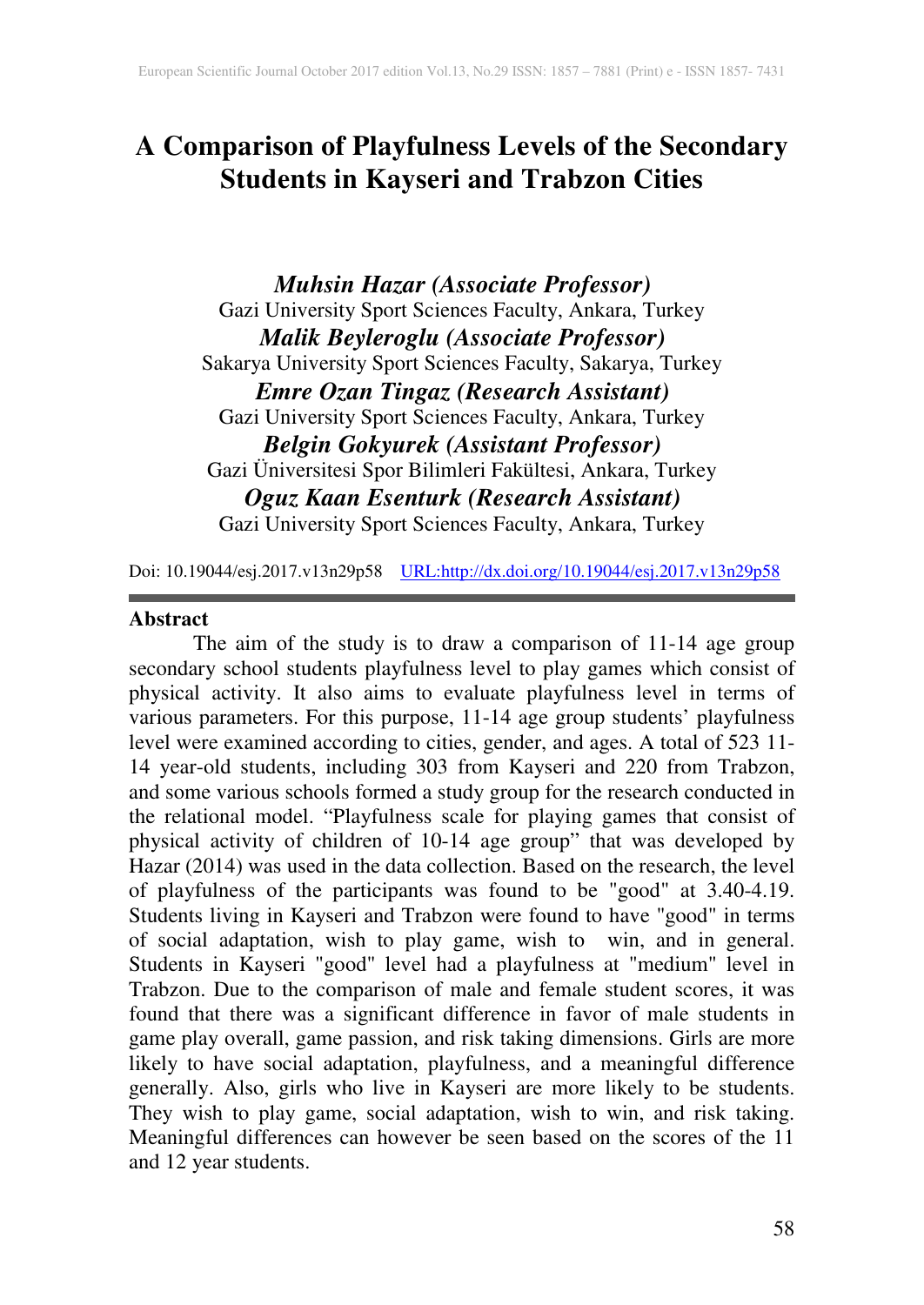**Keywords:** Playfulness, 11-14 years of age, physical activity play

## **Introduction**

Despite the fact that the functions of the game have a certain amount of prescription in each age group and every kind of game, it is of significant importance to children at the stage of development. First of all, the game for the child is a necessity. As a result, the child will be happy while playing the game. Since the game is closely related to the whole development of the child, attention in contemporary countries has turned to the activities of childhood play. Requirements in the areas of nutrition, love, and care for healthy child growth and development is also a necessary aspect of the game (Hazar, 2006; Koçyiğit ve ark., 2007; Mengütay, 1999).

When playing a game, the child does not only develops physically, but also develops in cognitive and affective areas. He learns creativity, problem-solving skills, productivity, struggle spirit, social interaction, solidarity, curiosity, and catches a lot of fun with the games (Auerbach, 2008; Başal, 2011; Byl, 2002).

Consequently, examination of the "playfulness" word structure used in the study will bring clarity to the concept. The term "-sal" in Turkish, which is the equal of "-ful" in English, gives the meaning of "relevancy, connectivity and belonging" to the names. "Playfulness states everything regarding games. The objective of "- ness" in English, which is the equal one of "-lık in Turkish, is that this particle gives the "qualification, feature" to the names or adjectives by generalizing their meanings" (Zülfikar, 1991). In other words, the term "playfulness" generalizes the term "playful" and adds qualification to this word.

# **Method**

The aim of this study is to evaluate the playfulness levels of 11-14 year old middle school students for playing physical activity games and the playfulness levels for gender, age, and province variables. A total of 523 11- 14 year-old students, including 303 from Kayseri and 220 from Trabzon, and some various school formed a study group for the research conducted. This was done using a purposeful sampling method.

The research was conducted in a relational screening model. Relational search models are research models which aims to determine the presence and / or extent of change between two or more variables (Karasar, 2014).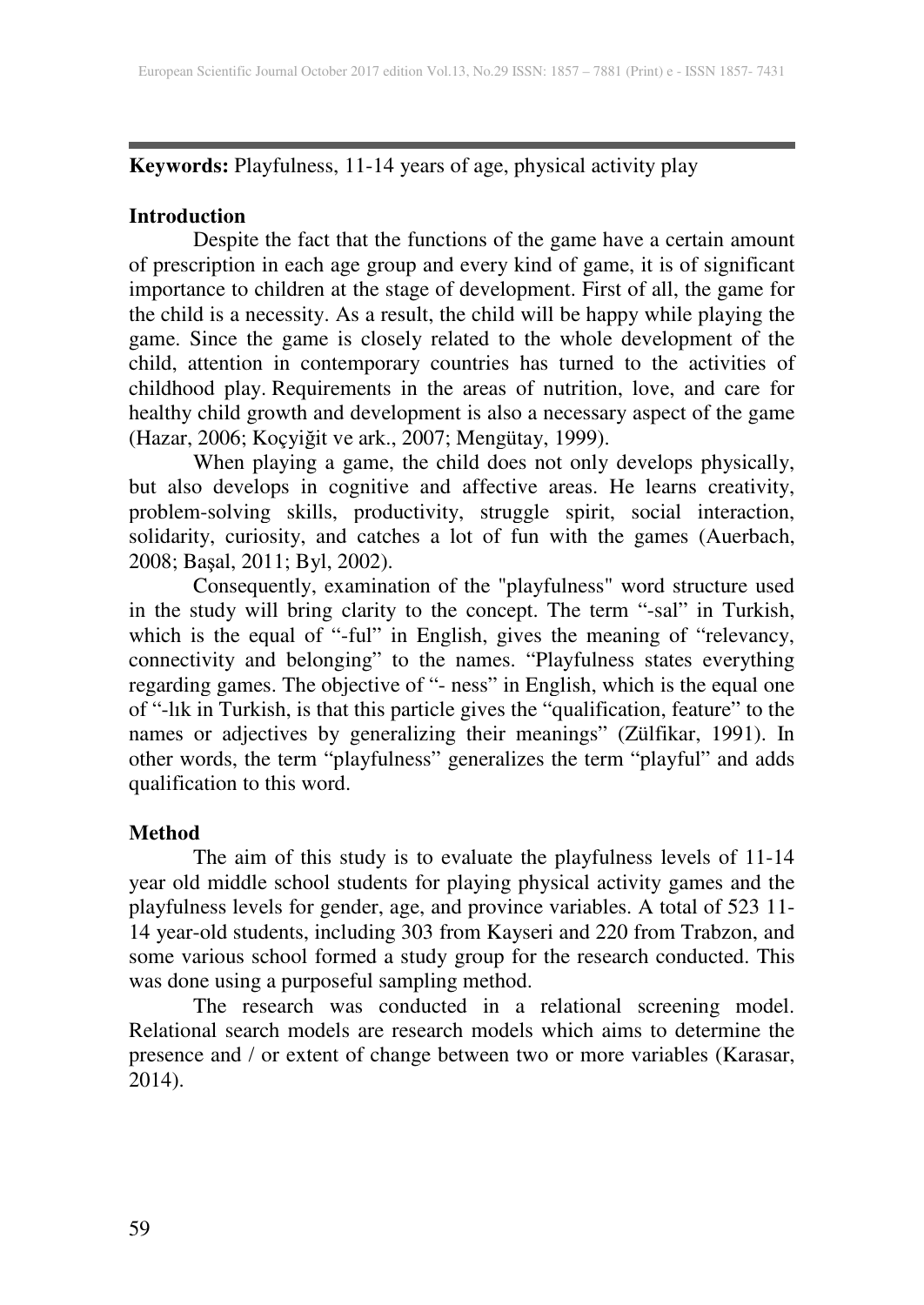## **Study Group**

Participants were selected from Kayseri and Trabzon illusions, which were thought to exhibit different characteristics, using sampling for study purposes. However, the frequency and percentage distributions of the study group on the basis of the province where they are located are given in Table 1. Table 1. Demographic Information

| I able 1. Demographic Information |           |               |               |          |                                                           |  |  |  |
|-----------------------------------|-----------|---------------|---------------|----------|-----------------------------------------------------------|--|--|--|
|                                   | Variables |               | <b>Cities</b> |          |                                                           |  |  |  |
|                                   |           |               | Kayseri       | Trabzon  | Total                                                     |  |  |  |
|                                   | Girl      | F             | 150           | 84       | 234                                                       |  |  |  |
|                                   |           | $\frac{0}{0}$ | 64,1 %        | 35,9 %   | 100,0%                                                    |  |  |  |
| Gender                            |           | F             | 153           | 136      | 289                                                       |  |  |  |
|                                   | Boy       | $\frac{0}{0}$ | 52,9 %        | 47,1%    | 100,0%                                                    |  |  |  |
|                                   |           | F             | 65            | 79       | 144                                                       |  |  |  |
|                                   | 11 Age    | $\frac{0}{0}$ | 45,1%         | 54,9 %   | 100,0%                                                    |  |  |  |
|                                   |           | F             | 97            | 44       | 141                                                       |  |  |  |
|                                   | 12 Age    | $\frac{0}{0}$ | 68,8%         | $31,2\%$ | 100,0%<br>136<br>100,0%<br>102<br>100,0%<br>523<br>100,0% |  |  |  |
| Age                               |           | F             | 87            | 49       |                                                           |  |  |  |
|                                   | 13 Age    | $\frac{0}{0}$ | 64,0 %        | 36,0%    |                                                           |  |  |  |
|                                   |           | F             | 54            | 48       |                                                           |  |  |  |
|                                   | 14 Age    | $\frac{0}{0}$ | 52,9 %        | 47,1%    |                                                           |  |  |  |
|                                   |           |               | 303           | 220      |                                                           |  |  |  |
| Total                             |           | $\frac{0}{0}$ | 57,9 %        | 42,1%    |                                                           |  |  |  |

As seen in Table 1, a total of 523 students from the 11-14 age group, including 220 from 303 Trabzon from Kayseri, participated in the study. There are 234 female students and 289 male students. 64.1% of the girls are from Kayseri and 35.9% are from Trabzon. 52.9% of the male students are from Kayseri and 47.1% are from Trabzon. Based on the 11-14 age group students from whom the study was conducted, 144 were 11 years, 141 were 12 years, 136 were 13 years, and 102 were 14 years. In this study, 54.9% of the 11 year old students are from Trabzon, 68.8% of the 12 year old students are from Kayseri, 64.0% of the 13 year old students are from Kayseri, and 52.9% of the 14 year old students are from Kayseri who joined and constituted the majority.

### **Data Collection Tool**

In the research developed by Hazar (2014) for 10-14 age group children, "Playfulness" scale were used. The students in this study also met the age group within the boundaries of the scale and they are between the ages of 11-14. The scale has a structure with five sub-factors of 27 items. These sub-factors are; Game passion, social harmony, game desire, desire to win, and risk taking. The 27-item Cronbach alpha score of the scale is 0.82.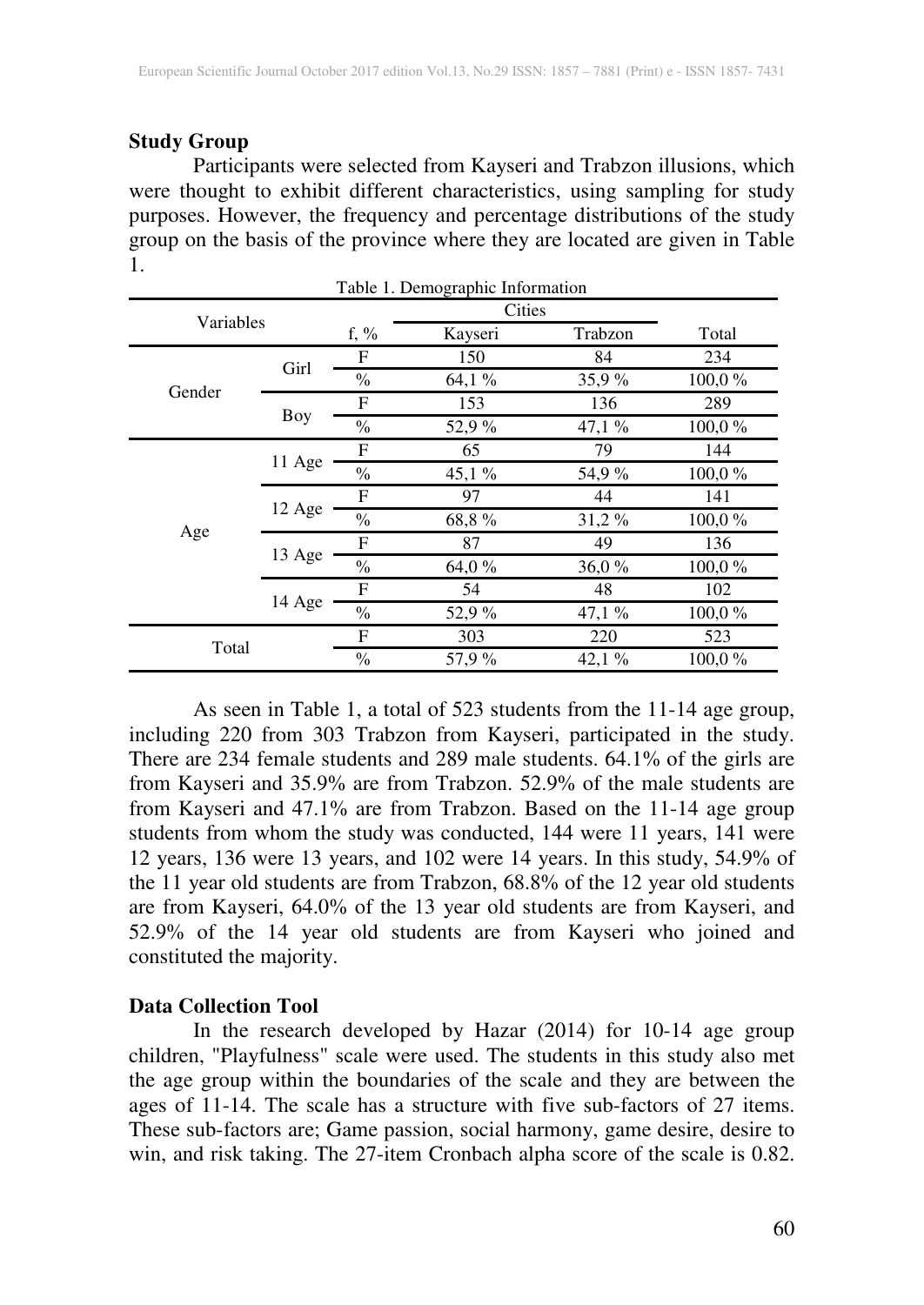Alpha values of subscales of the scale are; Game passion is 0.73, social adjustment is 0.82, game request is 0.64, desire to win is 0.61, and risk taking is 0.63.

## **Analysis of Data**

SPSS 22.00 package program was used in the study. After the data was transferred to the computer, the Kolmogorov-Simirnov test was conducted to test the appropriateness of the normal distribution of the playfulness scores of the students. This was done in the direction of the sub problems. The level of playfulness of the students was determined using the arithmetic mean and standard deviation of the descriptive techniques. In addition, Mann Whitney-U for nonparametric tests and Kruskal-Wallis test for two variables were used. The Mann Whitney-U test was conducted to identify the source of the difference in the resulting situations in this test result. The alpha value calculated on the playfulness scale for the 10-14 age group which was developed by Hazar (2014) was 0.82. In addition, the reliability of the scale was calculated as 0,70 in this research.

The interpretation of the data used the following range of points:

| <b>Tuble 2.</b> I hay runned and such metors for example. |                 |
|-----------------------------------------------------------|-----------------|
| Level of playfulness and sub-factors                      | Score intervals |
| Very week                                                 | $1.00 - 1.79$   |
| Week                                                      | $1.80 - 2.59$   |
| Moderate                                                  | $2.60 - 3.39$   |
| Good                                                      | $3.40 - 4.19$   |
| Vey good                                                  | $4.20 - 5.00$   |

**Table 2**. Playfulness and sub-factors level ranges

### **Findings**

Findings obtained in the research are given below according to sub problems.

### **The Level of Playfulness of the Students**

For the level of playfulness of the students, regardless of the province, arithmetic average and standard deviation were used. Thus, the findings are given in Table 3.

| Sub-Dimensions and Scale | N   |      | Ss   | Minimum | Maximum |
|--------------------------|-----|------|------|---------|---------|
| <b>Game Passion</b>      | 523 | 2.77 | 0.77 | 1.14    | 4,86    |
| Social Adaptation        | 523 | 3.99 | 0.83 | 1.00    | 5,00    |
| Wish to play game        | 523 | 3.57 | 0.96 | 1.00    | 5,00    |
| Wish to win              | 523 | 3.74 | 1.05 | 1.00    | 5,00    |
| <b>Taking Risk</b>       | 523 | 2.91 | 0.98 | 1.00    | 5,00    |
| General                  | 523 | 3.44 | 0.56 | 1.52    | 4,81    |
|                          |     |      |      |         |         |

Table 3. Level of Playfulness of Students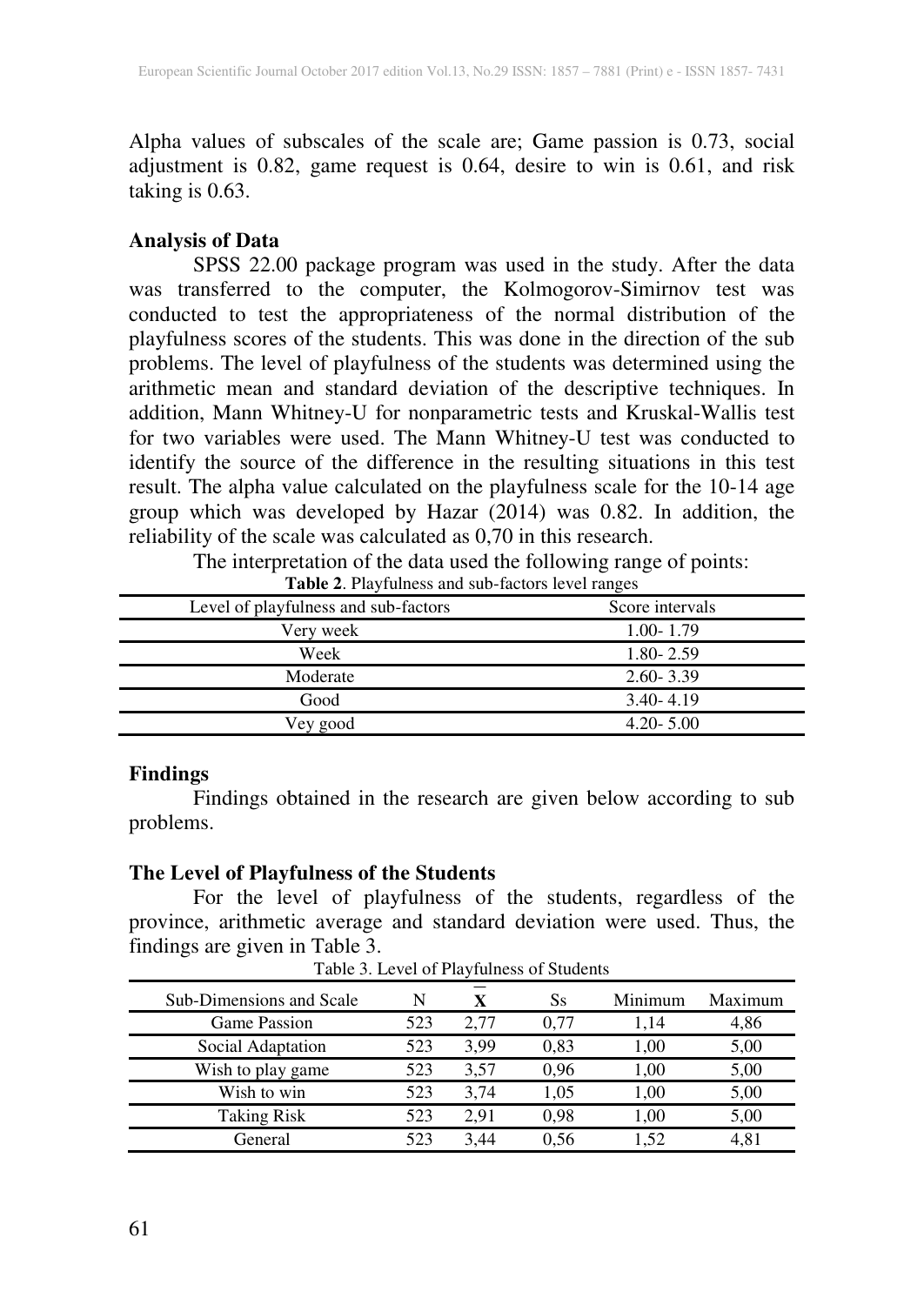From the data obtained in Table 3, social adaptation (3,99), wish to win  $(= 3,74)$ , wish to play game  $(= 3,57)$ , and general  $(= 3,44)$  playfulness is "good". Sub-dimensions with low level of playfulness were according to the above dimensions;  $= 2.91$  average with risk taking and  $= 2.77$  average with game passion sub-dimension. In these dimensions, the average score of the students is "medium".

### **Comparison of Playfulness Levels of Students according to Province Variable**

The Mann Whitney-U test was used for independent samples to determine whether there was a statistically significant difference in playfulness level according to the provincial variables of the students. Thus, the findings obtained are given in Table 4 below.

|                   |          |     | Table 4. Maille Willing PU Test in terms of province variable |          |                                                                            |        |
|-------------------|----------|-----|---------------------------------------------------------------|----------|----------------------------------------------------------------------------|--------|
| Sub-Dimensions    | Province | N   | Mean Rank                                                     | Rank Sum |                                                                            | p      |
| Game Passion      | Kayseri  | 303 | 269,98                                                        | 81802,50 |                                                                            | ,15    |
|                   | Trabzon  | 220 | 251,02                                                        | 55223,50 | 30913,500<br>28947,500<br>29042,000<br>31500,000<br>33315,000<br>29162,500 |        |
| Social Adaptation | Kayseri  | 303 | 276,46                                                        | 83768,50 | U                                                                          | $,01*$ |
|                   | Trabzon  | 220 | 242,08                                                        | 53257,50 |                                                                            |        |
| Wish to play      | Kayseri  | 303 | 276,15                                                        | 83674,00 |                                                                            | $,01*$ |
| game              | Trabzon  | 220 | 242,51                                                        | 53352,00 |                                                                            |        |
| Wish to win       | Kayseri  | 303 | 255,96                                                        | 77556,00 |                                                                            | ,28    |
|                   | Trabzon  | 220 | 270,32                                                        | 59470,00 |                                                                            |        |
| Taking Risk       | Kayseri  | 303 | 262,05                                                        | 79401,00 |                                                                            | ,85    |
|                   | Trabzon  | 220 | 261,93                                                        | 57625,00 |                                                                            |        |
| General           | Kayseri  | 303 | 275,75                                                        | 83553,50 |                                                                            | $,02*$ |
|                   | Trabzon  | 220 | 243,06                                                        | 53472,50 |                                                                            |        |
|                   |          |     | * $p<0.05$                                                    |          |                                                                            |        |

Table 4. Mann Whitney-U Test in terms of province variable

As seen in Table 4, there is a significant difference between playfulness dimensions and play fit dimensions of social harmony and playfulness scores of students in Kayseri and Trabzon (p <0,05). When the mean rank is examined, it was seen that this difference arises because student scores in Kayseri are higher than student scores in Trabzon.

While the scores of the students in Kayseri are higher in the dimension of the game passion with no meaningful difference, the scores of the students in Trabzon are higher in the aspect of desire to win. In the dimension of risk taking, the mean rank of the playfulness level of the students is close to each other.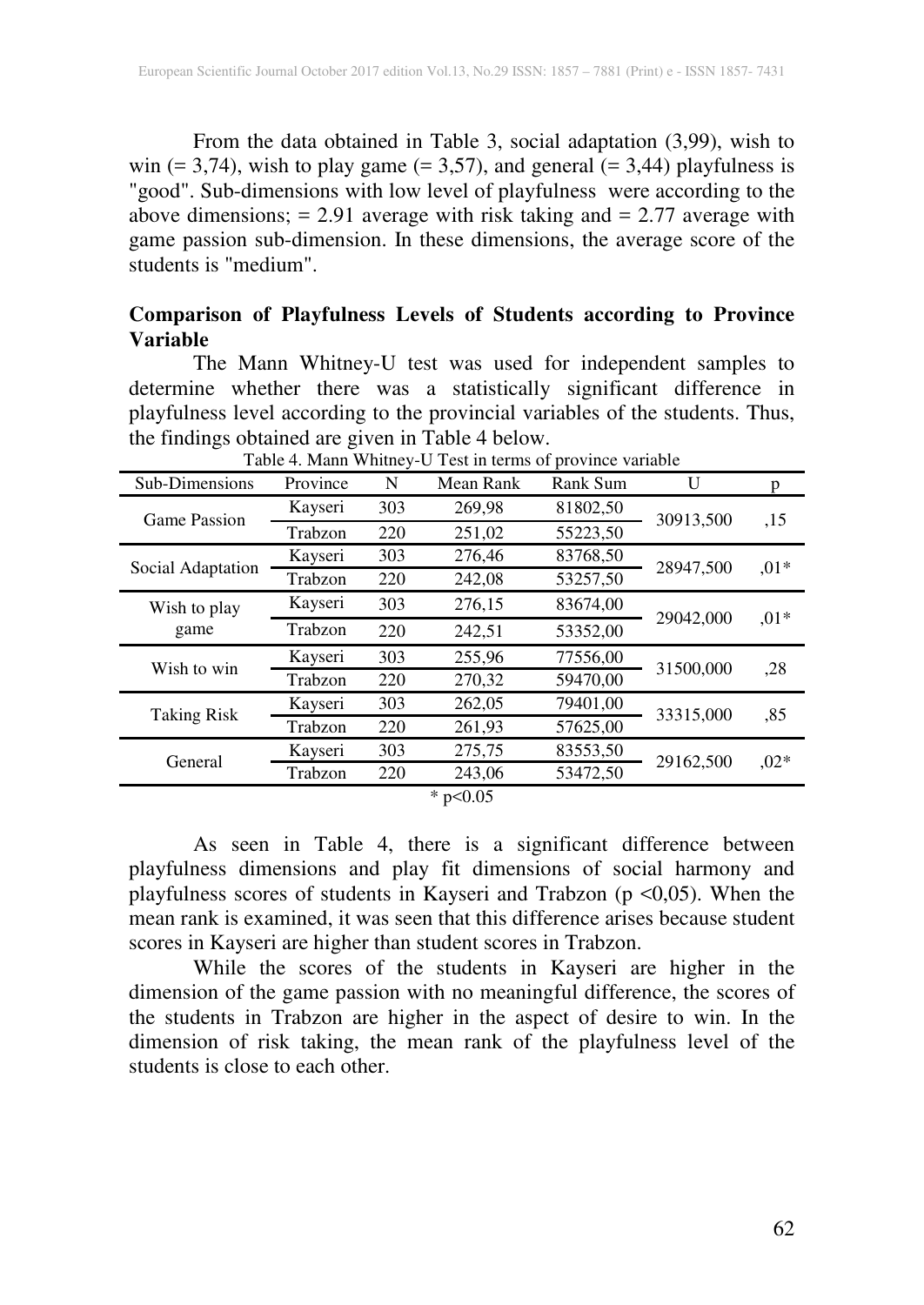#### **Levels of Playfulness in General by Gender**

Mann Whitney-U test was used for two independent samples in which there was a significant difference in playfulness according to gender variable. The results of the analysis are given in Table 5 below.

| Table 5. Mann Whitney-U Test in terms of gender variable |        |     |           |          |           |         |  |  |
|----------------------------------------------------------|--------|-----|-----------|----------|-----------|---------|--|--|
| Dimensions                                               | Gender | N   | Mean Rank | Rank Sum | U         | p       |  |  |
| Game Passion                                             | Girl   | 234 | 224,28    | 52480,50 | 24985,500 | $.00*$  |  |  |
|                                                          | Boy    | 289 | 292,54    | 84545.50 |           |         |  |  |
|                                                          | Girl   | 234 | 255,65    | 59822,50 |           | .38     |  |  |
| Social Adaptation                                        | Boy    | 289 | 267,14    | 77203,50 | 32327,500 |         |  |  |
|                                                          | Girl   | 234 | 249.99    | 58498,00 | 31003,000 | ,10     |  |  |
| Wish to play game                                        | Boy    | 289 | 271,72    | 78528.00 |           |         |  |  |
| Wish to win                                              | Girl   | 234 | 272,34    | 63728,50 | 31392,500 |         |  |  |
|                                                          | Boy    | 289 | 253,62    | 73297,50 |           | ,15     |  |  |
|                                                          | Girl   | 234 | 237,92    | 55674,00 |           |         |  |  |
| <b>Taking Risk</b>                                       | Boy    | 289 | 281,49    | 81352.00 | 28179,000 | $.00*$  |  |  |
|                                                          | Girl   | 234 | 237,75    | 55633,50 |           |         |  |  |
| General                                                  | Boy    | 289 | 281.63    | 81392.50 | 28138,500 | $0.00*$ |  |  |

When the data in Table 5 regarding the gender variable were examined (Game passion, risk taking and general playfulness), male students score higher than female students. The difference between the scores of male and female students was found to be statistically significant ( $p \le 0.05$ ). In the framework of this finding, it can be said that male students are more passionate and play a higher level of risk.

### **Levels of Playfulness in General by Age**

The Kruskall Wallis test was applied to more than two independent samples in order to determine whether the playfulness levels of the students were significantly different according to age variables. Thus, the results are presented in Table 6.

| Dimensions        | Age    | N   | Mean Rank | $X^2$  | sd |        |
|-------------------|--------|-----|-----------|--------|----|--------|
|                   | 11 Age | 144 | 284,83    |        |    |        |
|                   | 12 Age | 141 | 281,56    |        |    |        |
| Game Passion      | 13 Age | 136 | 245,28    | 13,460 | 3  | $.01*$ |
|                   | 14 Age | 102 | 225,03    |        |    |        |
|                   | 11 Age | 144 | 278,64    |        |    | $,00*$ |
| Social Adaptation | 12 Age | 141 | 295,65    |        |    |        |
|                   | 13 Age | 136 | 240,46    | 19,157 | 3  |        |
|                   | 14 Age | 102 | 220,72    |        |    |        |
|                   | 11 Age | 144 | 288,47    |        |    |        |
|                   | 12 Age | 141 | 279,39    |        |    |        |
| Wish to play game | 13 Age | 136 | 253,54    | 18,140 | 3  | $.00*$ |
|                   | 14 Age | 102 | 211,86    |        |    |        |
| Wish to win       | 11 Age | 144 | 269.57    | .948   | 3  | , 81   |

 $T = \frac{1}{2}$   $\frac{C \text{th}}{T}$  functionale students in terms of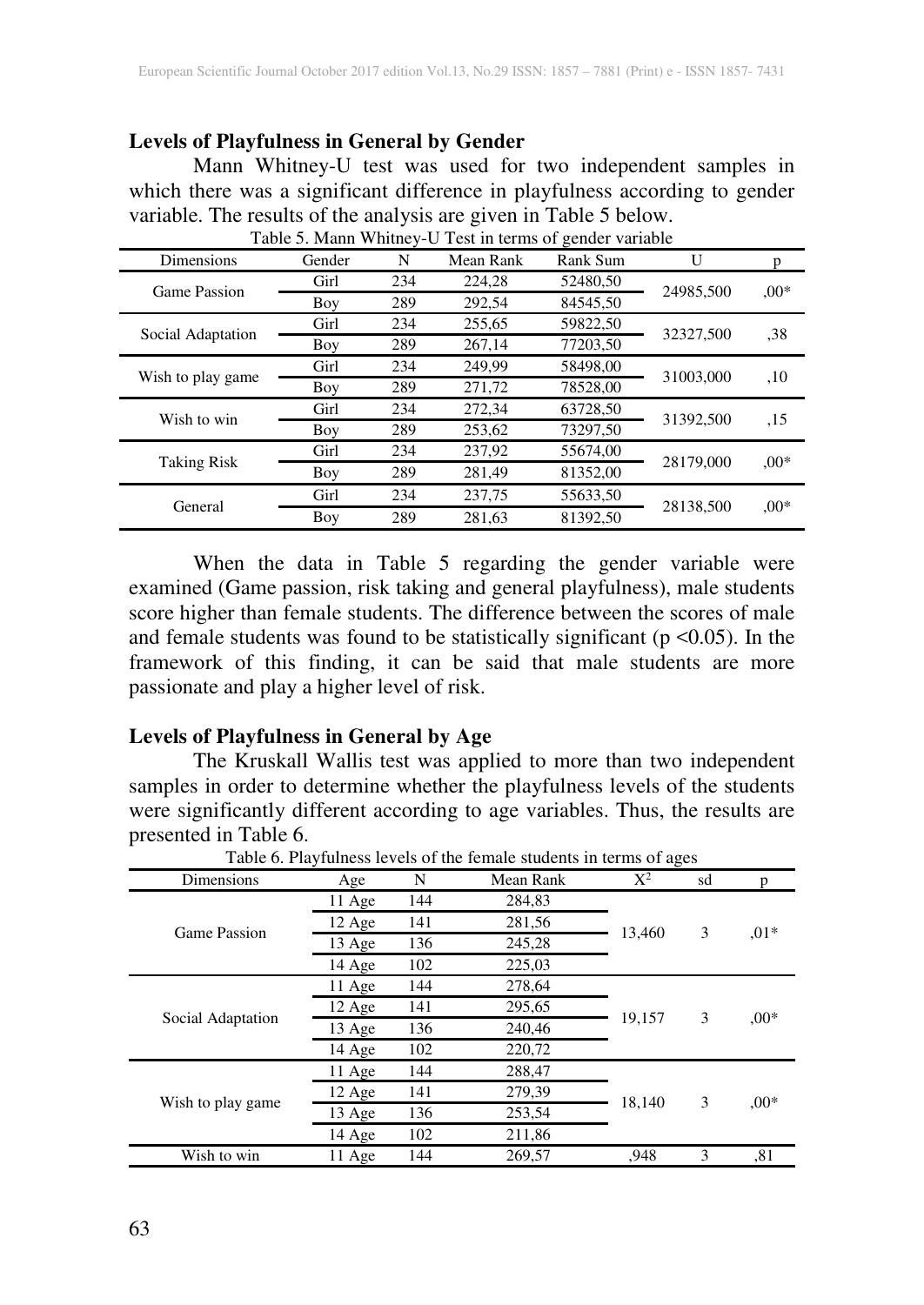| 12 Age<br>13 Age<br>14 Age<br>11 Age | 141<br>136<br>102<br>144 | 261,13<br>263,26<br>250,82<br>236,25 |            |        |        |
|--------------------------------------|--------------------------|--------------------------------------|------------|--------|--------|
|                                      |                          |                                      |            |        |        |
|                                      |                          |                                      |            |        |        |
|                                      |                          |                                      |            |        |        |
|                                      |                          |                                      |            | 3      | $,03*$ |
| 12 Age                               | 141                      | 242,86                               | 5,522      |        |        |
| 13 Age                               | 136                      | 257,42                               |            |        |        |
| 14 Age                               | 102                      | 276,45                               |            |        |        |
| 11 Age                               | 144                      | 275,03                               |            |        | $,00*$ |
| 12 Age                               | 141                      | 293,22                               |            |        |        |
| 13 Age                               | 136                      | 242,86                               |            | 3      |        |
| 14 Age                               | 102                      | 225,96                               |            |        |        |
|                                      |                          |                                      | * $p<0.05$ | 15,078 |        |

When Table 6 was examined, it was seen that there was a meaningful difference in game passion, social adaptation, wish to play game, risk taking dimensions, and playfulness in general. This is beside the desire dimensions according to age variable ( $p \le 0.05$ ). According to this finding, it can be said that age variable is an effective factor based on the level of playfulness.

A Mann Whitney-U test was conducted to ascertain the age and the significant differences where the age variable originated. This is shown in Table 7 below.

| Dimensions          | Yaş    | N   | Sira<br>Ortalaması | Sira<br>Toplamı | U        | p       |
|---------------------|--------|-----|--------------------|-----------------|----------|---------|
| <b>Game Passion</b> | 11 Age | 144 | 134,97             | 19436,00        |          |         |
|                     | 12 Age | 102 | 107,30             | 10945,00        | 5692,000 | $,00*$  |
|                     | 13 Age | 141 | 132,79             | 18723,00        | 5670,000 | $,01*$  |
|                     | 14 Age | 102 | 107,09             | 10923,00        |          |         |
|                     | 11 Age | 144 | 135,33             | 19488,00        | 5640,000 | $,00*$  |
| Social Adaptation   | 12 Age | 102 | 106,79             | 10893,00        |          |         |
|                     | 13 Age | 141 | 136,63             | 19265,00        | 5128,000 | $,00*$  |
|                     | 14 Age | 102 | 101,77             | 10381,00        |          |         |
|                     | 11 Age | 144 | 138,16             | 19894,50        | 5233,500 | $,00*$  |
|                     | 12 Age | 102 | 102,81             | 10486,50        |          |         |
| Wish to play game   | 13 Age | 141 | 135,24             | 19069,50        |          |         |
|                     | 14 Age | 102 | 103,69             | 10576,50        | 5323,500 | $,00*$  |
| <b>Taking Risk</b>  | 11 Age | 144 | 108,28             | 10965,50        | 5948,500 | $,01*$  |
|                     | 12 Age | 102 | 132,28             | 13492,50        |          |         |
|                     | 13 Age | 144 | 133,15             | 19173,00        | 5955,000 |         |
| General             | 14 Age | 102 | 109,88             | 11208,00        |          | $,01*$  |
|                     | 11 Age | 141 | 134,67             | 18988,00        | 5405,000 |         |
|                     | 12 Age | 102 | 104,49             | 10658,00        |          | $0.00*$ |

Table 7. Mann Whitney-U test results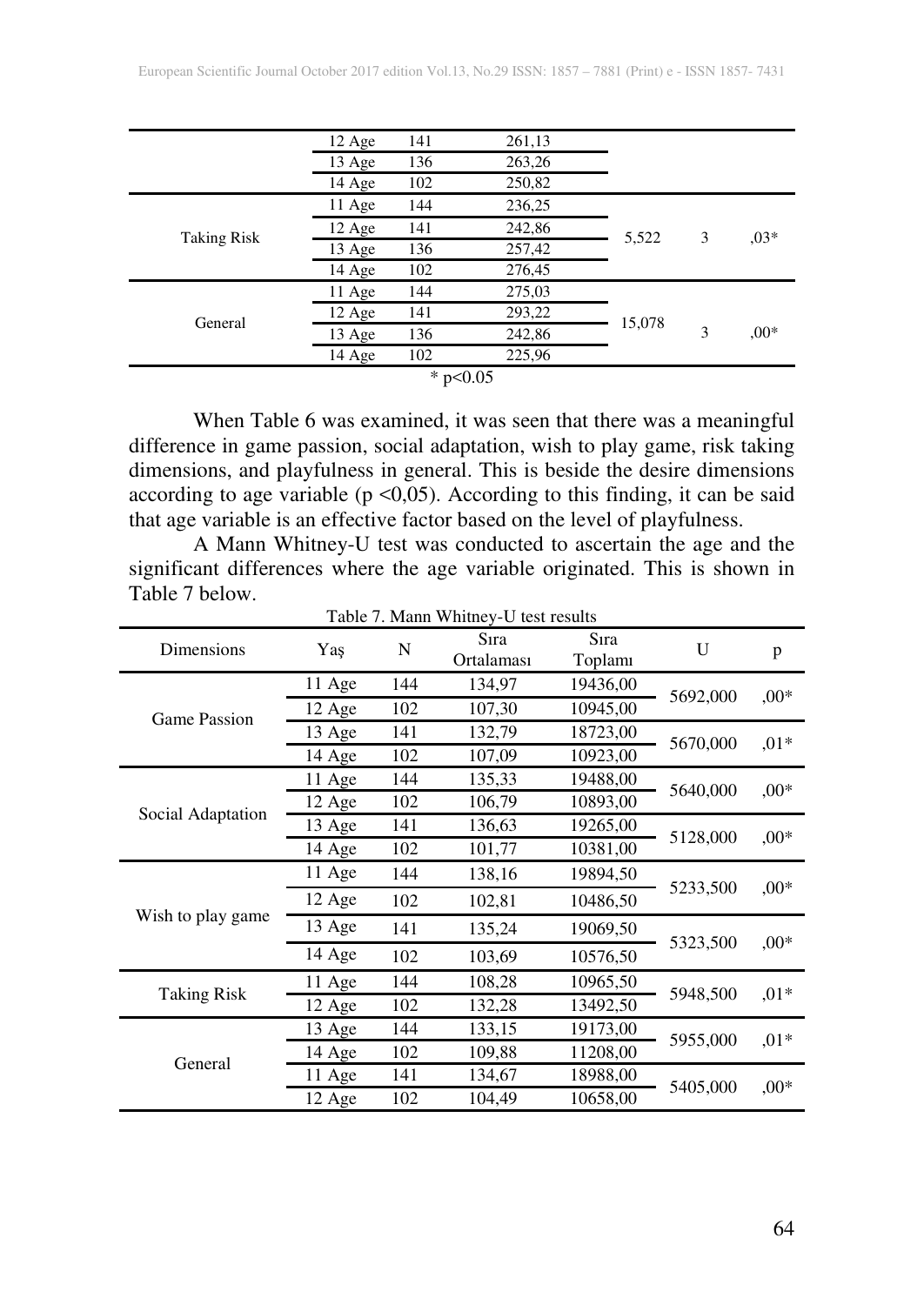According to the information in Table 7, it was observed that the students in the 11th and 12th age groups are higher than the student scores in the 14th grade in terms of the differences in dimensions and, in general, the rank average of the students. In other words, the scores of game passion, social adaptation, wish to game, risk taking, and generally meaningful difference are the scores of 11 and 12 year old students. This findings can be reached as the age increases and as the level of playfulness changes.

### **Results**

The findings on the playfulness levels of 11-14 age group students reached the following results:

1. The level of playfulness of the participants was found to be "good" at 3.40-4.19.

2. Students living in Kayseri and Trabzon were found to have "good" in terms of social adaptation, wish to play game, wish to win, and in general. Students in Kayseri "good" level had a playfulness at "medium" level in Trabzon. Despite having the same size and playfulness at the same level, it was thought that there is a difference due to the lower scores of the residents in Trabzon.

3. According to the province variable, social cohesion and game desire, a significant difference were found generally. Also, there was no difference at 0.05 level in other dimensions in which this difference was favored by the students who reside in Kayseri.

4. Comparison of Male and Female Student Scores: It was found that there was a significant difference in favor of male students in game play overall, game passion, and risk taking dimensions. Girls are more likely to have social adaptation, playfulness, and generally a meaningful difference. Also, girls who live in Kayseri are more likely to be students. It was observed that the scores of the students in Kayseri and the male students in Trabzon were higher than those students in Kayseri in terms of wish to play games and wish to win in male students.

5. Wish to play game, social adaptation, wish to win, risk taking, and generally meaningful differences are the scores of the 11 and 12 year students.

# **Recommendations**

From this research, the relation between playfulness level, education level, family structure, income level and education level of the family, desire to move to physical activities, sustainability of sportive studies, and branching and sporting success can be sought.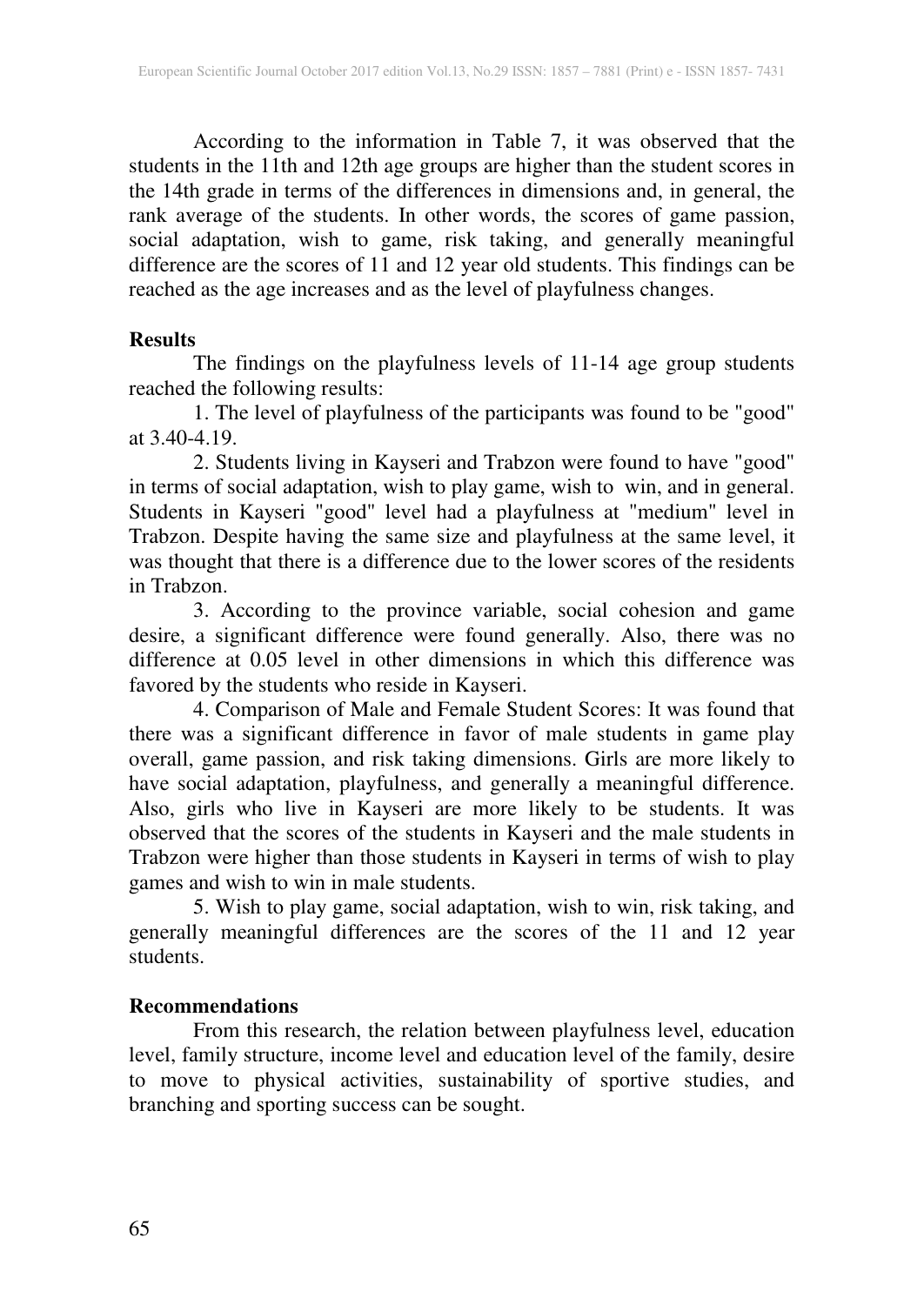#### **References:**

- 1. Auerbach, S. (2008). *Anne Babalar için Çocuk Yetiştirmede Oyunun Önemi.* İstanbul: Yakamoz Yayıncılık; 20-23.
- *2.* Barnett, L. A. & Kleiber, D. A. (1982). Concomitants of Playfulness in Early Childhood: Cognitive Abilities and Gender. *Journal of Genetic Psychology, 141 (1), 115-127.*
- 3. Berretta, L. A. & Privette, G. (1990). *Influence of Play on Creative Thinking.* Perceptual and Motor Skills, 71, 659-666.
- 4. Başal, H. A. (2011). *Geçmişten Günümüze Türkiye'de Geleneksel Çocuk Oyunları.* İstanbul: Mopa Kültür Yayınları; 10-11.
- 5. Byl, J. (2002). *Co-EdRecreational Games.* USA: VersaPress, p.xxv.
- 6. Hazar, M. (2006). *Beden Eğitimi ve Sporda Oyunla Eğitim.* (5. baskı). Ankara: Tutibay Ltd. Şti.
- 7. Hazar, M. (2014). The Attitudes Of 10-14 Years Old Children Against The Act Of Playing Games Requiring Physical Activity. *International Journal of Academic Research.* 6(6).
- 8. Hazar, M. (7-8 Mayıs 2015). *10-14 Yaş Grubu Ortaokul Öğrencilerinin Aktif Oyunları Oynamaya Yönelik Oyunsallık Düzeyleri.* Uluslararası Oyun ve Oyuncak Kongresinde Sözel Bildiri Olarak Sunulmuştur, Erzurum.
- *9.* Hazar, M., Yıldız, M., Baydar, H. Ö., & Karaçam, A. (2015). Assesment of Playfulness Among the Children Aged 10-14 Years. *The Antropologist, International Journal Of Contemporary and Applied Studies of Man, 22 (1): 50-58.*
- 10. Karasar, N. (2014). *Bilimsel Araştırma Yöntemi*. Ankara: Nobel Yayın Dağıtım.
- *11.* Koçyiğit, S., Tuğluk, M. N., Kök, M. (2007). Çocuğun Gelişim Sürecinde Eğitsel Bir Etkinlik Olarak Oyun. *Kazım Karabekir Eğitim Fakültesi Dergisi, (16), 324-342.*
- 12. Mengütay, S. (1999). *Okulöncesi ve İlkokullarda Hareket Gelişimi ve Spor.* Ankara: Tutibay Ltd. Şti.
- 13. Murdock, G. (7-8 May 2015). *Imaginative Enclosures: Materıal Chıldren at Play in Digital Times.* International Play And Toy Congress, Proceedings Books;12, Erzurum.
- 14. Proyer, R. T. (2011). Being Playful and Smart? The Relations of Adult Playfulness with Psychometric and Self-estimated Intelligence and Academic Performance. *Learning and Individual Differences, 21 (4), 463-467.*
- 15. Singer, D. C., Singer,, J. L. (1978). *Some correlates of imaginative play in preschoolers*. Paper presented at the Annual Meeting of the American Psychological Association, 86th, Toronto, Canada, August 28-September 1.